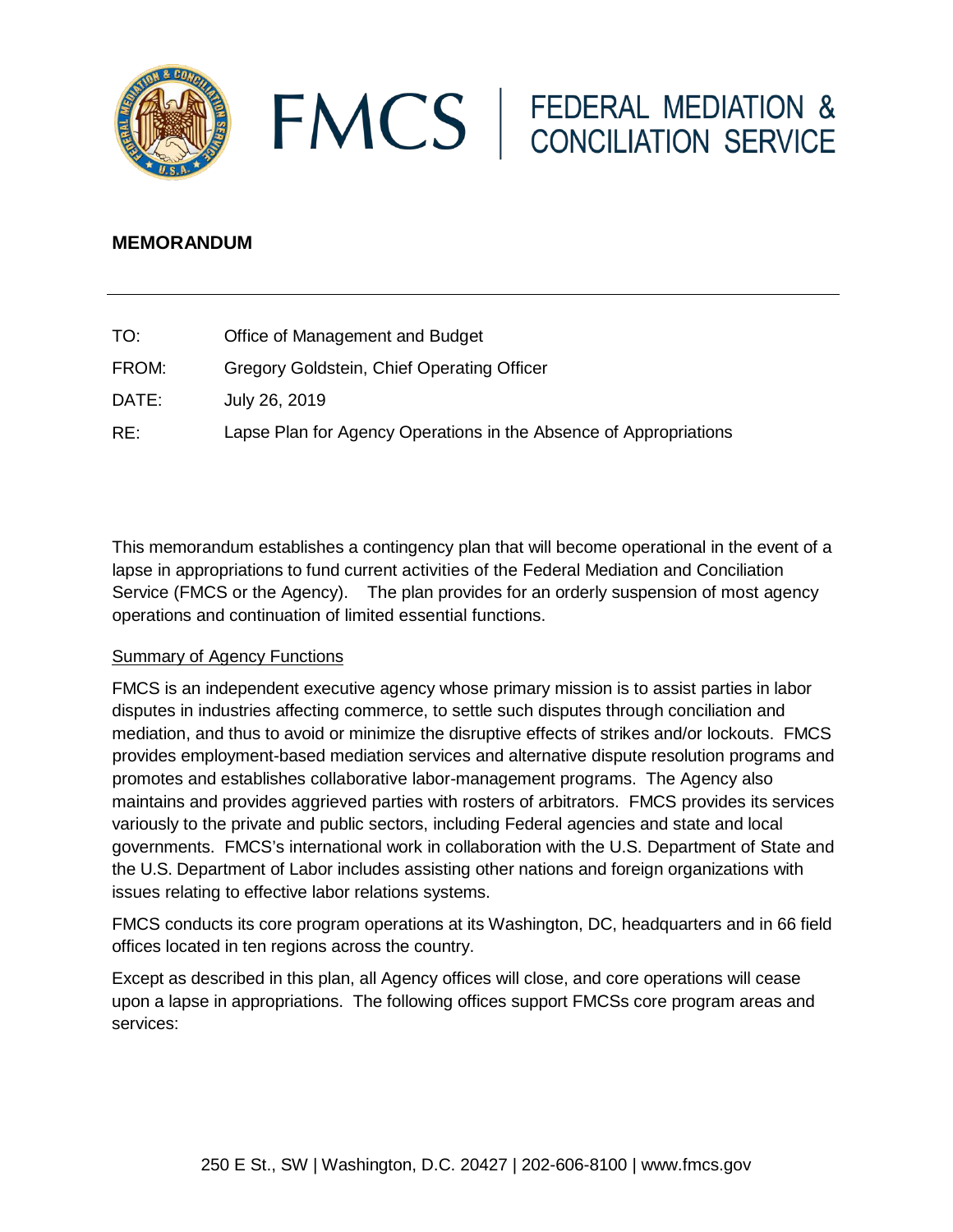- . Director
	- General Counsel
	- Field Operations
- Agency Initiatives
	- Conflict Management and Prevention
	- Conflict Resolution Education
	- Strategy and Development
- Chief Operating Officer
	- Arbitration
	- Budget
	- Finance
	- Human Resources
	- Information Technology
	- Notice Processing
	- Procurement and Operational Support
	- Public Affairs

| Lapse Plan Summary Overview                                                                                                                                                                                                                                                                                                                                                                                                                                                                                                                                                                                                                                                                                                             |          |  |
|-----------------------------------------------------------------------------------------------------------------------------------------------------------------------------------------------------------------------------------------------------------------------------------------------------------------------------------------------------------------------------------------------------------------------------------------------------------------------------------------------------------------------------------------------------------------------------------------------------------------------------------------------------------------------------------------------------------------------------------------|----------|--|
| Estimated time (to nearest half day) required to complete shutdown activities:                                                                                                                                                                                                                                                                                                                                                                                                                                                                                                                                                                                                                                                          |          |  |
| Total number of agency employees expected to be on board before<br>implementation of the plan:                                                                                                                                                                                                                                                                                                                                                                                                                                                                                                                                                                                                                                          |          |  |
| Total number of employees to be retained under the plan for each of the following categories:                                                                                                                                                                                                                                                                                                                                                                                                                                                                                                                                                                                                                                           |          |  |
| Compensation is financed by a resource other than annual appropriations:                                                                                                                                                                                                                                                                                                                                                                                                                                                                                                                                                                                                                                                                | $\Omega$ |  |
| Necessary to perform activities expressly authorized by law:                                                                                                                                                                                                                                                                                                                                                                                                                                                                                                                                                                                                                                                                            | 8        |  |
| Necessary to perform activities necessarily implied by law:                                                                                                                                                                                                                                                                                                                                                                                                                                                                                                                                                                                                                                                                             | 5        |  |
| Necessary to the discharge of the President's constitutional duties and powers:                                                                                                                                                                                                                                                                                                                                                                                                                                                                                                                                                                                                                                                         | 1        |  |
| Necessary to protect life and property:                                                                                                                                                                                                                                                                                                                                                                                                                                                                                                                                                                                                                                                                                                 | 0        |  |
| Brief summary of significant agency activities that will continue during a lapse:                                                                                                                                                                                                                                                                                                                                                                                                                                                                                                                                                                                                                                                       |          |  |
| FMCS will continue to provide collective bargaining mediation services to parties in<br>certain critical industries, including most particularly the defense, health care, and<br>power generation industries, and where the Agency Director determines that mediation<br>services are necessary to protect life or property and where such threat to life or<br>property can reasonably be said to be near at hand and demanding an immediate<br>response to avoid or minimize the disruptive effects of a strike and/or lockout. The<br>Director will determine the need for essential mediation services on a case-by- case<br>basis, pursuant to applicable legal standards and this plan, from among a limited<br>number of cases. |          |  |
| Brief summary of significant agency activities that will cease during a lapse:                                                                                                                                                                                                                                                                                                                                                                                                                                                                                                                                                                                                                                                          |          |  |
| Upon a lapse in appropriations FMCS will suspend all core operations and services and<br>all activities of supporting internal offices, with the exception noted above.                                                                                                                                                                                                                                                                                                                                                                                                                                                                                                                                                                 |          |  |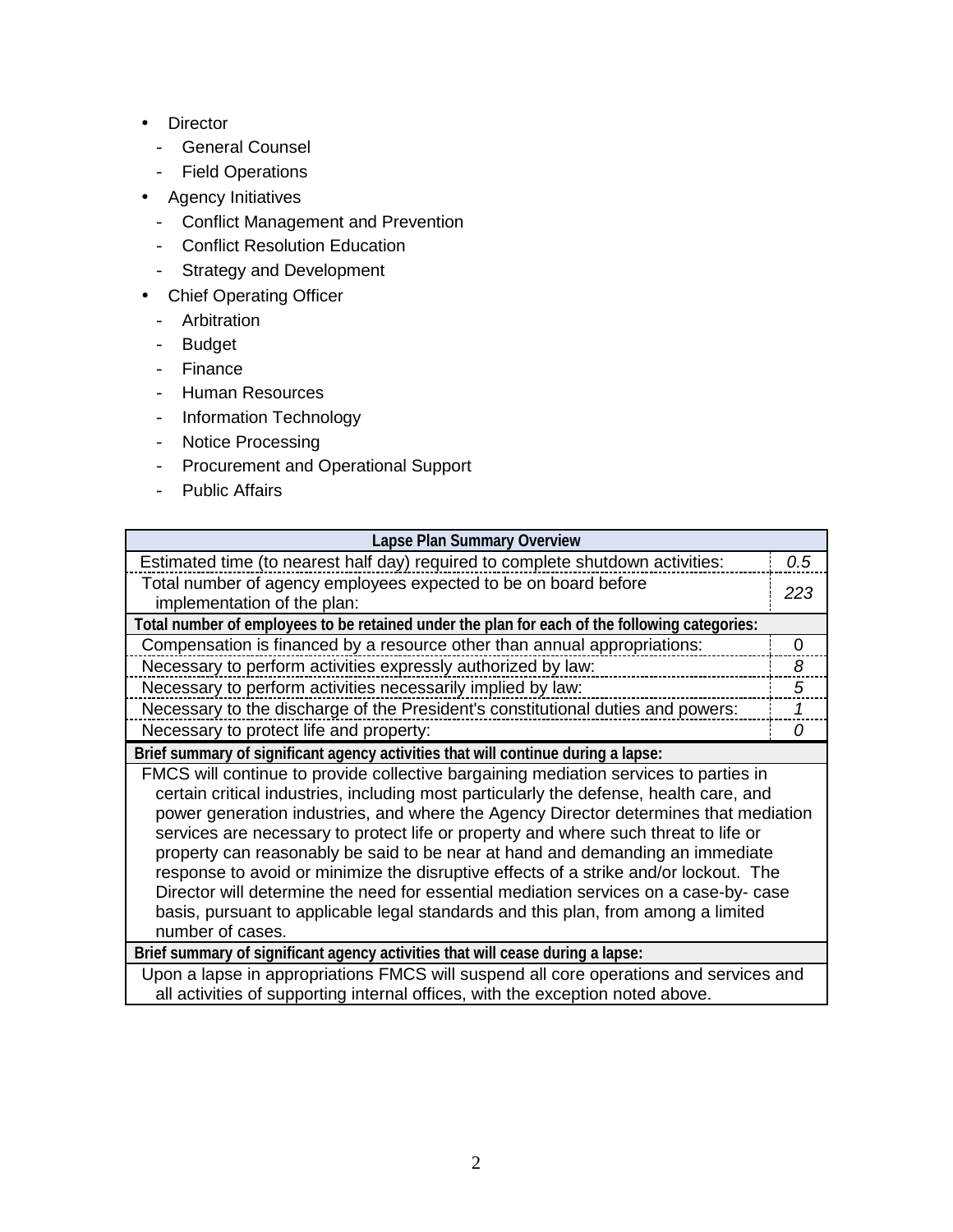# Legal Standards Applicable to Determinations Under the Contingency Plan

The United States Constitution provides, "No money shall be drawn from the Treasury, but in Consequence of Appropriations made by Law [.]" U.S. Const. art 1, § 9, cl. 7. The Antideficiency Act (the Act) prohibits officers and employees of the Federal government from incurring obligations in advance of appropriations except where such obligations are authorized by law. 31 U.S.C. §1341 (a)(1)(B). The Act further prohibits officers and employees of the Federal government from employing personal services exceeding those authorized by law except for emergencies involving the safety of human life or the protection of property. Such emergencies do not include ongoing regular functions of government, the suspension of which would not imminently threaten the safety of human life or the protection of property. 31 U.S.C. §1342.

The Attorney General has determined that the exception for emergencies under the Antideficiency Act is narrow, and must be applied only where there is: (1) a reasonable and articulable connection between the function to be performed and the safety of human life or the protection of property; and (2) some reasonable likelihood that the safety of human life or the protection of property would be compromised in some significant degree by delay in the performance of the function in question. Accordingly, "the emergencies exception applies only to cases of threat to human life or property where the threat can be reasonably said to the [sic] near at hand and demanding of immediate response." *Memorandum for Alice Rivlin, Director, Office of Management and Budget,* August 16, 1995.

The Attorney General has also opined that agencies are by necessary implication authorized to incur those minimal obligations necessary for the orderly termination of functions that may not continue during a period of lapsed appropriations. *See* "Applicability of the Antideficiency Act Upon a Lapse in an Agency's Appropriations," 4A Op. O.L.C. 16 (1980); "Authority for the Continuance of Government Functions During a Temporary Lapse in Appropriations," 5 Op. (1981). The Attorney General has further noted that, with respect to any short lapse in appropriations, it is appropriate for an agency to assume in its analysis of emergencies that the private economy will continue operating during the lapse. *Memorandum for Alice Rivlin, ibid.*

### Agency Functions that Will Continue During a Lapse in Funding as Excepted Activities

FMCS will continue to provide collective bargaining mediation services to parties involved in certain critical industries, including most particularly the defense, health care, and power generation industries, where the Director determines that mediation services are essential activities necessary to protect life or property, and where such threat to life or property can reasonably be said to be near at hand and demanding of immediate response, to avoid or minimize the disruptive effect of strikes and/or lockouts. The Director will determine on a caseby-case basis which mediation services are essential and excepted pursuant to applicable legal standards and this plan, and from among a limited scope of cases.

The scope of cases the Director evaluates will be limited by the following criteria, among other considerations: (1) cases involving either an expired collective bargaining agreement or a collective bargaining agreement scheduled to expire within 30 days of the lapse of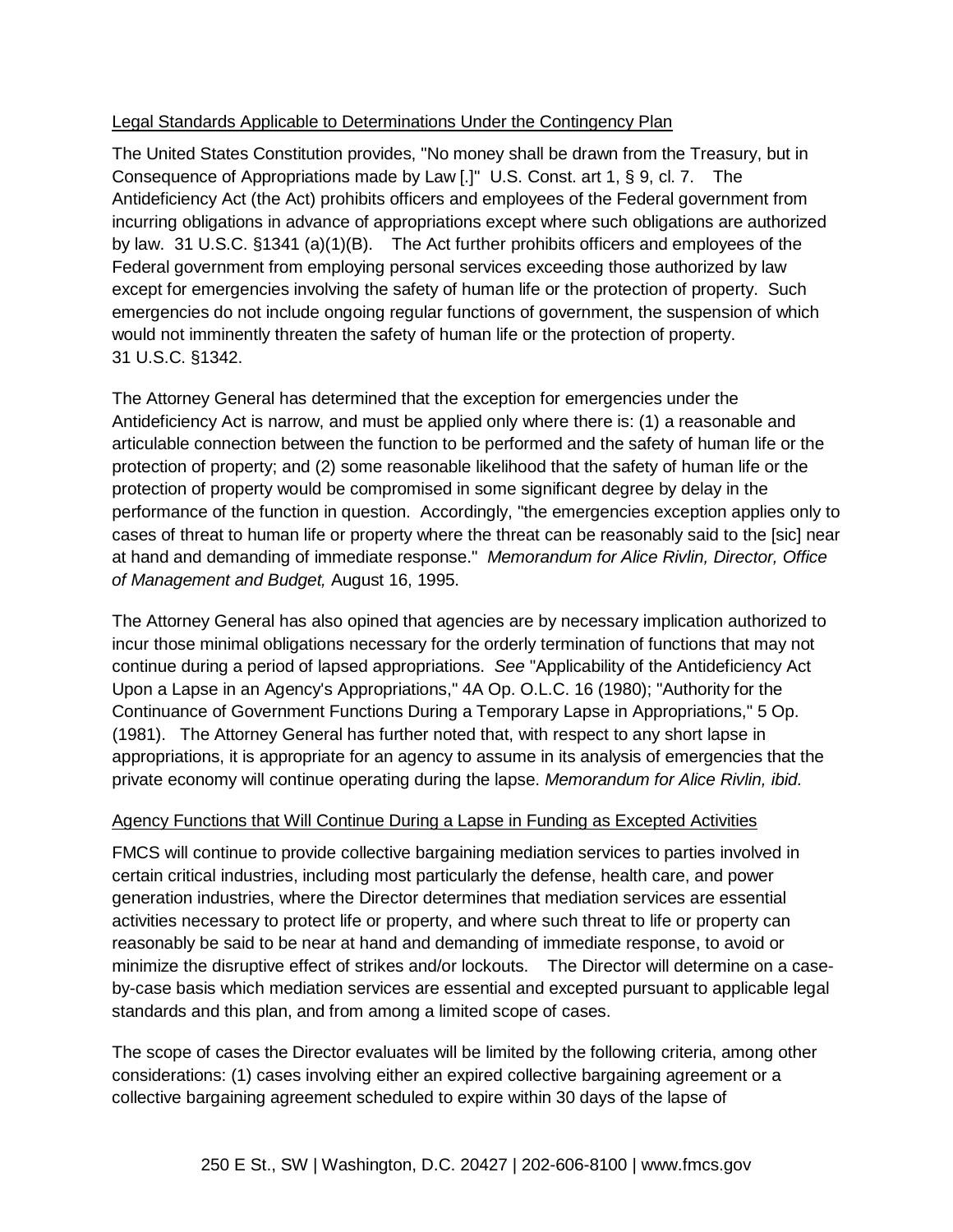appropriations; (2) cases where, in the Director's professional judgment a work stoppage or lockout is likely without the assistance of a mediator; and (3) cases arising in a hospital care setting, in or directly impacting the defense industry, in the power generation industry, or in such other critical industry where the Director determines that a work stoppage will have a comparable effect.

The number of cases the Director will consider is presently limited to fewer than two percent of cases that, absent a lapse in funding, are otherwise eligible for mediation. From among these cases, the Director will provide mediation services only where it is determined that failure to offer mediation services poses an imminent threat to life or property.

The Director estimates that, in order to provide these excepted services, the Agency will need to retain employees in the job categories and numbers as follows: one (1) executive assistant to the Director; one (1) Deputy Director of Field Operations; one (1) designated headquarters manager or Chief Operating Officer; eight (8) Mediators and/or Regional Directors; one (1) IT Director; and one (1) IT Specialist.

## Orderly Shutdown Activities

In the event of a funding hiatus, the Agency will proceed with the orderly shutdown of nonexcepted activities beginning on the first day of the hiatus. The Director will authorize only actions that will contribute to an orderly shutdown, with primary consideration given to protecting life and safeguarding government property and records.

The Director estimates that the orderly shutdown of non-excepted operations will require not more than one-half workday. The Director's intention is to accomplish shutdown in a way that will facilitate prompt reactivation when funds are made available:

- 1. The Director will notify the Office of Management and Budget (OMB) immediately when shutdown activities are being initiated, by notice to the OMB Labor Branch Chief.
- 2. The Director will limit obligations incurred to those needed to maintain the minimum level of essential activities necessary to protect life and property; to process necessary personnel actions; and to process the personnel payroll for all periods prior to fund interruption.
- 3. The Director will notify Agency senior managers (Chief Operations Officer, General Counsel, headquarters managers, Deputy Director of Field Operations, and Regional Directors) of the hiatus and will direct them to begin shutdown activities.
- 4. The Director will determine what specific mediation activities and personnel are essential and therefore excepted from suspension and, where applicable, the duration of each exception. The Director will notify affected senior managers of the final determination.
- 5. The Director will instruct the Director of Human Resources to take necessary personnel actions to notify employees of the suspension of Agency operations and to release